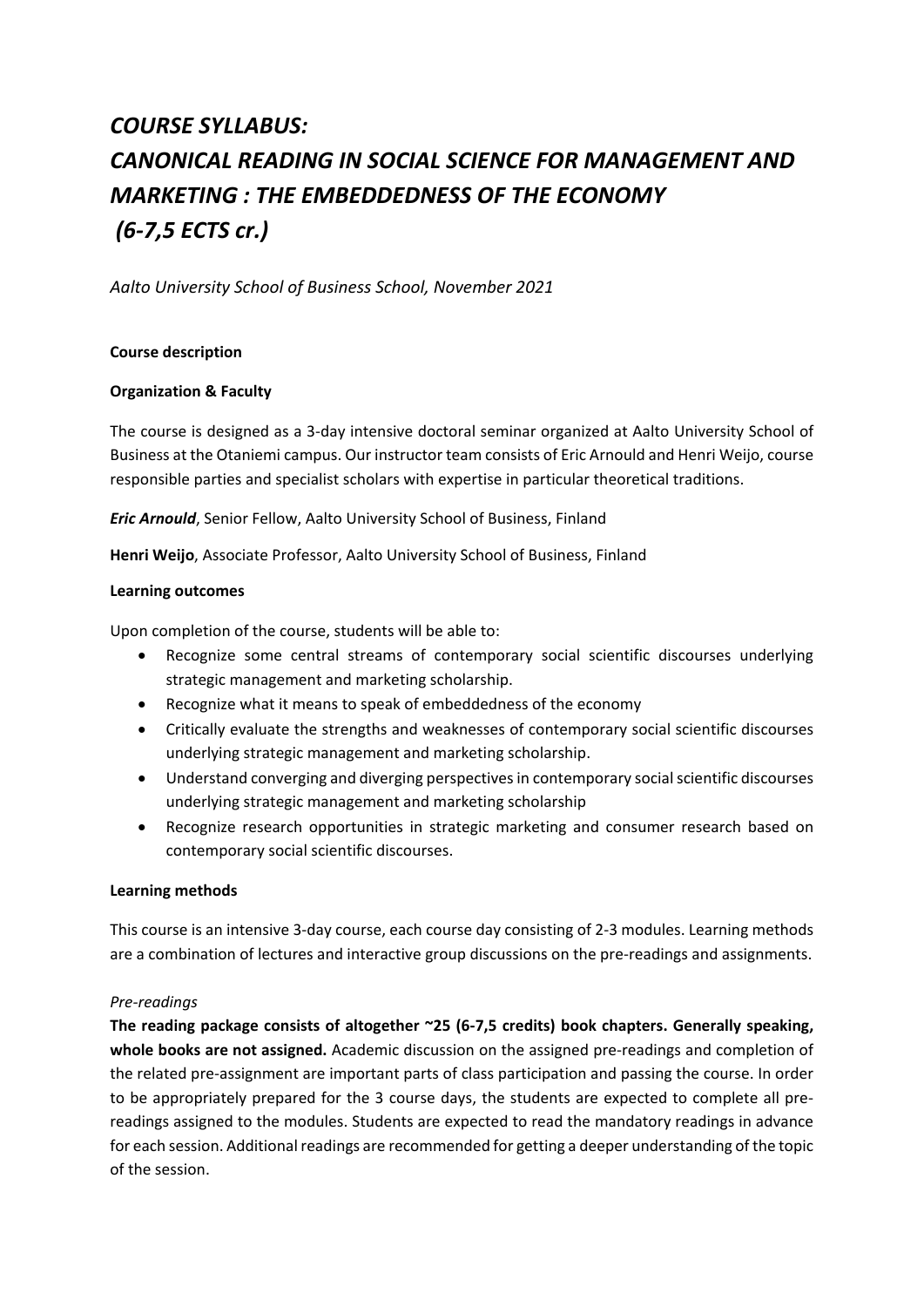#### *Pre-assignment*

In addition to reading the article package assigned to the course, the students are expected to write QAQC-analyses of **one** of the mandatory chapters for each session. Please write succinctly, preferably no more than half a page per chapter.

QAQC analysis consists of the following steps:

- **Quote**: Select a quote from the book that summarizes the study, using the words of the author(s).
- **Argument**: Summarize the main argument of the paper in your own words. No more than a few sentences.
- **Question**: Pose a question that you would like to discuss in the classroom.
- **Connection**: Describe how the focal chapter relates to other chapters. No more than a few sentences are required.

The idea of the pre-assignment is to encourage students to read through the assigned reading before the course and it also functions as a springboard for discussion during the course. The instructors will primarily direct discussion to focus on the questions posed by the students.

We strongly recommend that you do the pre-assignment before the contact period to maximize your learning. However, this is not strictly enforced. The deadline for handing in the pre-assignment is after the contact period.

#### *Class participation and discussion*

All the participants are expected to participate in class and contribute actively to the group's learning experience. Staff have carefully selected the pre-readings to stimulate constructive discussions on each topic, and the instructors will facilitate the discussions in a team-teaching format. The general aim of the course is to develop critical thinking and debate about theoretical discourses both in strategic management and marketing.

#### *Final course assignment*

Expand one of the QAQC assignments into a more extended discussion that develops a relationship between this reading and the student's focal research project. In other words, show how this foundational scholarship could influence the way in which you formulate your research questions or develop your study. Write somewhere between 5 and 10 pages.

#### **Assignment due dates**

In order to complete the course, the students are expected to:

- Read the assigned pre-readings for each module (prior to the course).
- Complete and return the pre-assignment as part of the final course assignment.
- Attend all 3 intensive course days and participate actively in the class discussions (during the course).
- Complete an independent final course assignment and return it **by 31.12.2021.**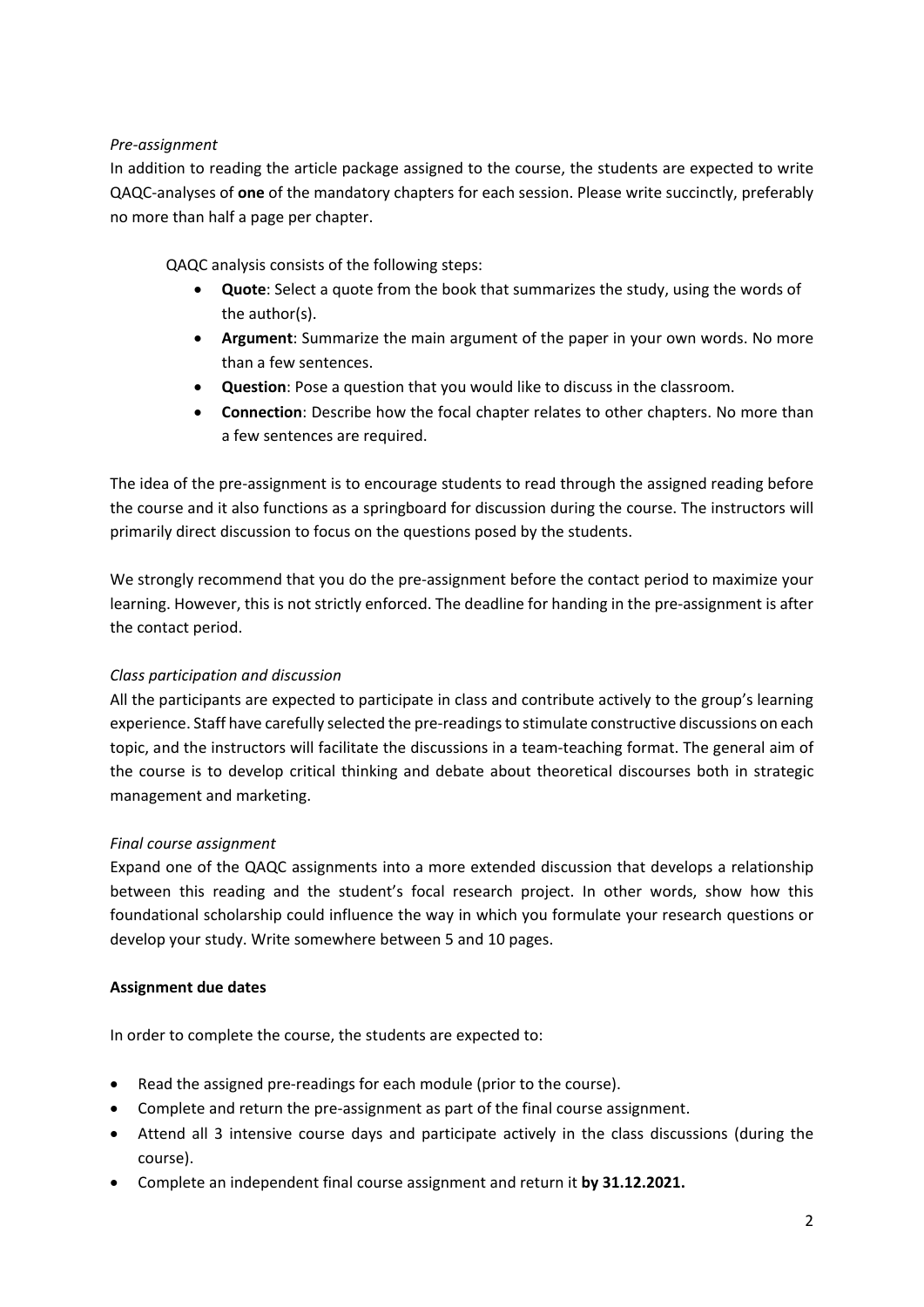All the **assignments should be returned to the course coordinator**, Eric Arnould. No late submissions will be accepted.

#### **Course schedule**

The course consists of seven to nine (7-9) modules spanning the 3 days at Aalto University. A more detailed schedule will be provided during the course. Readings listed here are indicative, rather than definitive. **This reading package consists of altogether ~25 (6-7,5 credits) book chapters. Generally speaking, whole books are not assigned.**

#### *Day 1 (5 November , 1000-15:00)*

| <b>Course Introduction &amp; Welcome</b> |                                  |
|------------------------------------------|----------------------------------|
| Introduction to Aalto                    | Eric Arnould                     |
| Faculty introduction & course            | Members of the professorial team |
| practicalities                           |                                  |

| Module 1                                                                                                                                                                                                |                    |                    |  |
|---------------------------------------------------------------------------------------------------------------------------------------------------------------------------------------------------------|--------------------|--------------------|--|
| LISTED READINGS ARE INDICATIVE AND SUBJECT TO CHANGE AT PROFESSORS' DISCRETION                                                                                                                          |                    |                    |  |
| <b>Mandatory readings</b>                                                                                                                                                                               | <b>Instructors</b> | <b>Discussants</b> |  |
| Marcel Mauss The Gift, New York: W.W. Norton, 6-59.                                                                                                                                                     | Eric<br>Arnould    |                    |  |
| Godelier, Maurice (1999), The Enigma of the Gift. Chicago: University<br>of Chicago Press, 10-41.                                                                                                       |                    |                    |  |
| Sahlins, Marshall (2013), "On the culture of material value and the<br>cosmography of riches," HAU: Journal of Ethnographic Theory, 3 (2):<br>$161 - 95.$                                               |                    |                    |  |
| <b>Additional further reading:</b>                                                                                                                                                                      |                    |                    |  |
| Godbout, Jacques T. and Alain C. Caillé (2000), The World of the Gift,<br>McGill-Queen's University Press.                                                                                              |                    |                    |  |
| Weiner, Annette (1992), Inalienable Possessions, University of<br>California Press.                                                                                                                     |                    |                    |  |
| Curasi, Carolyn Folkman, Linda L. Price, Eric J. Arnould (2004), How<br>Individuals' Cherished Possessions Become Families' Inalienable<br>Wealth, Journal of Consumer Research, 31(December), 609-622. |                    |                    |  |
| Figueiredo, Bernardo and Daiane Scaraboto (2016) "The Systemic<br>Creation of Value through Circulation in Collaborative Consumer<br>Networks", Journal of Consumer Research, 43(4), 509-533            |                    |                    |  |
| Giesler, Markus (2006), Consumer gift systems. Journal of Consumer<br>Research, 33(September), 283-290.                                                                                                 |                    |                    |  |
| Weinberger, Michelle F. and Melanie Wallendorf (2012),<br>Intracommunity Gifting at the Intersection of Contemporary Moral<br>and Market Economies, Journal of Consumer Research, 39(June), 74-<br>92.  |                    |                    |  |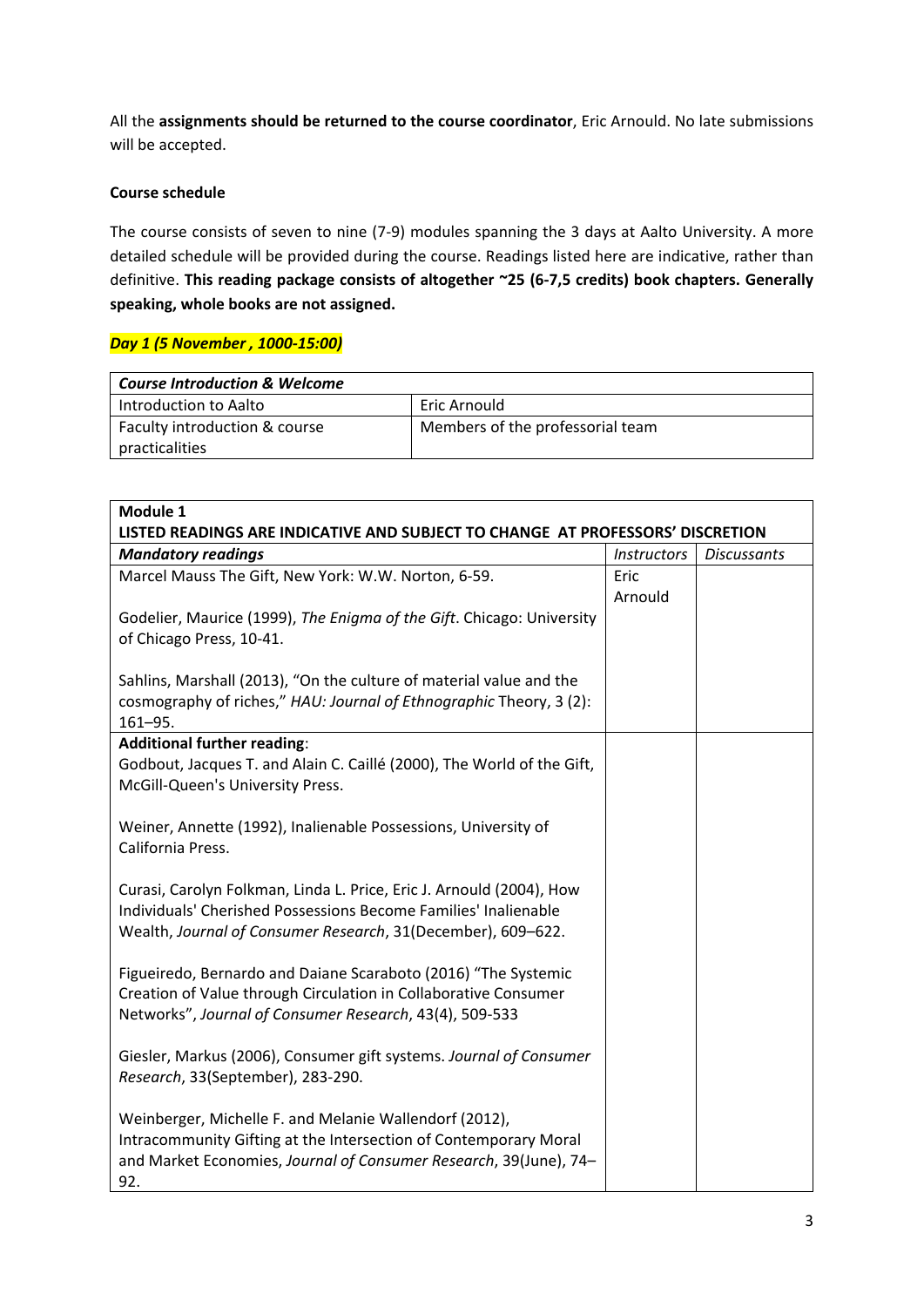| <b>Module 2</b>                                                    | Instructor |             |
|--------------------------------------------------------------------|------------|-------------|
| <b>Mandatory reading</b>                                           |            |             |
| From Karl Polanyi (1944 [2001 edition]), The Great Transformation, | Kushagra   | Henri Weijo |
| Boston: Beacon Press                                               | Bhatnagara |             |
| Introduction to 2001 edition by Fred Lock                          |            |             |
| Chapter 3: "Habituation versus Improvement"                        |            |             |
| <b>Chapter 4: Societies and Economic Systems</b>                   |            |             |
| Chapter 5: Evolution of the Market Pattern                         |            |             |
|                                                                    |            |             |
| Dannie Kjeldgaard, Karl Polanyi, Whence the Marketing Mind         |            |             |
| <b>Additional further reading:</b>                                 |            |             |
| From Block and Somers (2014), The Power of Market                  |            |             |
| Fundamentalism                                                     |            |             |
| Chapter 1: "Karl Polanyi and the Power of Ideas"                   |            |             |
| Chapter 2: "Beyond the Economistic Fallacy"                        |            |             |
|                                                                    |            |             |
| Polanyi 1947: Our obsolete market mentality                        |            |             |
|                                                                    |            |             |
| Varman and Costa (2009): Competitive and cooperative behavior in   |            |             |
| embedded markets: Developing an institutional perspective on       |            |             |
| bazaars                                                            |            |             |

## *Day 2 (12 November, 1000-1700)*

| <b>Module 5</b>                                                    | <i>Instructor</i> | Discussant   |
|--------------------------------------------------------------------|-------------------|--------------|
| <b>Mandatory Reading</b>                                           | Dannie            | Hedon Blakaj |
|                                                                    | Kjelgaard         |              |
| Bourdieu (1977): Outline of a Theory of Practice, Cambridge        |                   |              |
| University Press, pp 72-95                                         |                   |              |
| Bourdieu (1986): The forms of Capital, in Richardson, J.:          |                   |              |
| Handbook of Theory and Research for the Sociology of               |                   |              |
| Education, pp 241-258                                              |                   |              |
| Bourdieu 1984, Distinction. A Social Critique of the Judgement     |                   |              |
| of Taste, Introduction pp 1-8; chapter 4 pp 226-256                |                   |              |
| <b>Supplementary readings</b>                                      |                   |              |
| Holt, Douglas B. "Distinction in America? Recovering Bourdieu's    |                   |              |
| theory of tastes from its critics." Poetics 25.2-3 (1997): 93-120. |                   |              |
| Holt, Douglas B. "Does cultural capital structure American         |                   |              |
| consumption?" Journal of consumer research 25.1 (1998): 1-25.      |                   |              |
| Saatcioglu, Bige, and Julie L. Ozanne. "Moral habitus and status   |                   |              |
| negotiation in a marginalized working-class neighborhood."         |                   |              |
| Journal of Consumer Research 40.4 (2013): 692-710.                 |                   |              |
| Üstüner, Tuba, and Douglas B. Holt. "Toward a theory of status     |                   |              |
| consumption in less industrialized countries." Journal of          |                   |              |
| consumer research 37.1 (2010): 37-56.                              |                   |              |
|                                                                    |                   |              |

| Module 6                  |             |                    |
|---------------------------|-------------|--------------------|
| <b>Mandatory readings</b> | Instructors | <b>Discussants</b> |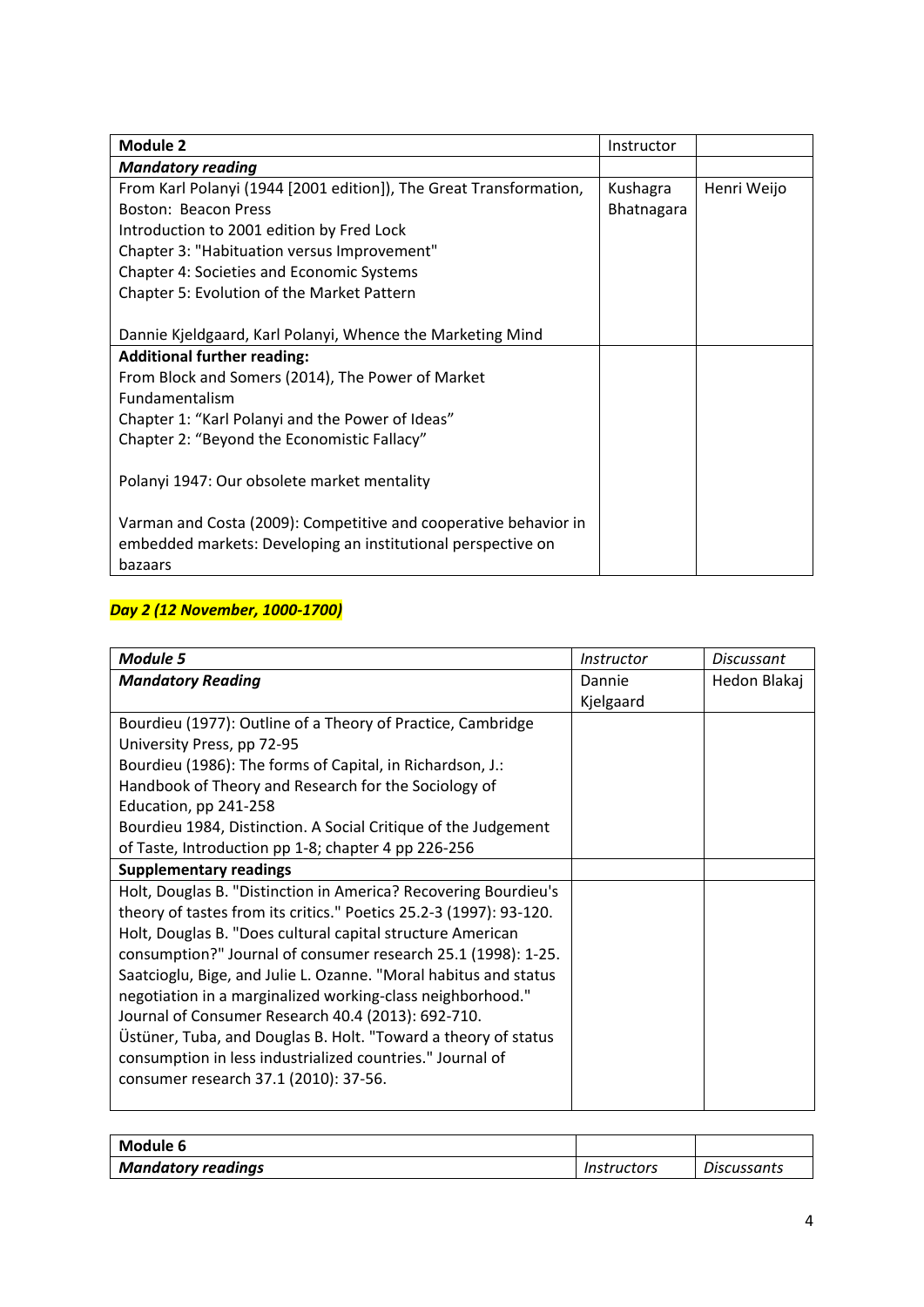| Baudrillard, Jean (2000 [1969]), "The Ideological Genesis of                     | Søren     | Eric Arnould |
|----------------------------------------------------------------------------------|-----------|--------------|
| Needs" reprinted in J. Schor & D.B. Holt, eds., The Consumer                     | Askegaard |              |
| Society Reader, New York: The New Press, 57-80                                   |           |              |
|                                                                                  |           |              |
| Baudrillard, Jean (1993 [1976]), "The Order of Simulacra", in                    |           |              |
| Symbolic Exchange and Death, London: Sage, 50-86.                                |           |              |
|                                                                                  |           |              |
| Baudrillard, Jean (1998 [1970]), "Towards a Theory of                            |           |              |
| Consumption", in The Consumer Society, London: Sage, 69-85                       |           |              |
| <b>Additional Further Reading</b>                                                |           |              |
|                                                                                  |           |              |
| Butler, Rex (1999), Introduction: Reading Jean Baudrillard on his                |           |              |
| own Terms", in Jean Baudrillard. The Defence of the Real,<br>London: Sage, 1-22. |           |              |
|                                                                                  |           |              |
| Østergaard, Per & James Fitchett (2012), Relationship Marketing                  |           |              |
| and the Order of Simulation. Marketing Theory, 12 (3), 233-249.                  |           |              |
|                                                                                  |           |              |

| Module 7                                                                                                                                                                                                                                                |                                  |                    |
|---------------------------------------------------------------------------------------------------------------------------------------------------------------------------------------------------------------------------------------------------------|----------------------------------|--------------------|
| <b>Mandatory readings</b>                                                                                                                                                                                                                               | <i><u><b>Instructors</b></u></i> | <b>Discussants</b> |
| Said, E. W. (1978) Orientalism, London: Routledge & Keegan                                                                                                                                                                                              | Julie                            |                    |
| Paul Ltd - Introduction parts 1 & II + Orientalism now part I                                                                                                                                                                                           | Emetspool                        |                    |
| Bhabha, H. (1994) The Location of Culture, Abingdon: Routledge<br>- Chapter 3: The Other Question: Stereotype, discrimination and<br>the discourse of colonialism (27 pages) & Chapter 4: Of Mimicry<br>and Man: The ambivalence of colonial discourses |                                  |                    |
| Spivak, G. C. (1988), "Can the Subaltern Speak?", in Marxism                                                                                                                                                                                            |                                  |                    |
| and the Interpretation of Culture, eds Nelson C. and Grossberg,                                                                                                                                                                                         |                                  |                    |
| L., Basingstoke: MacMillan Education, pp. 271-313                                                                                                                                                                                                       |                                  |                    |
| <b>For further Reading</b>                                                                                                                                                                                                                              |                                  |                    |
| Fanon, F. (1967 [1952]), Black Skin, White Faces, London: Pluto                                                                                                                                                                                         |                                  |                    |
| Press - Chapter 5: The Fact of Blackness                                                                                                                                                                                                                |                                  |                    |

### *Day 3 (26 November, 1000-1500)*

| <b>Module 8</b>                                                                  |                    |                    |
|----------------------------------------------------------------------------------|--------------------|--------------------|
| <b>Mandatory readings</b>                                                        | <i>Instructors</i> | <b>Discussants</b> |
| From David Graeber (2012), Debt The First 5000 Years, Melville                   | Henri              | Eric Arnould       |
| House Publishing, the following chapters:                                        | Weijo              |                    |
| Chapter 1: On the Experience of Moral Confusion<br>Chapter 2: The Myth of Barter |                    |                    |
| Chapter 5: A Brief Treatise on Moral Grounds of Economic Relations.              |                    |                    |

| Module 9                  |             |                    |
|---------------------------|-------------|--------------------|
| <b>Mandatory readings</b> | Instructors | <b>Discussants</b> |